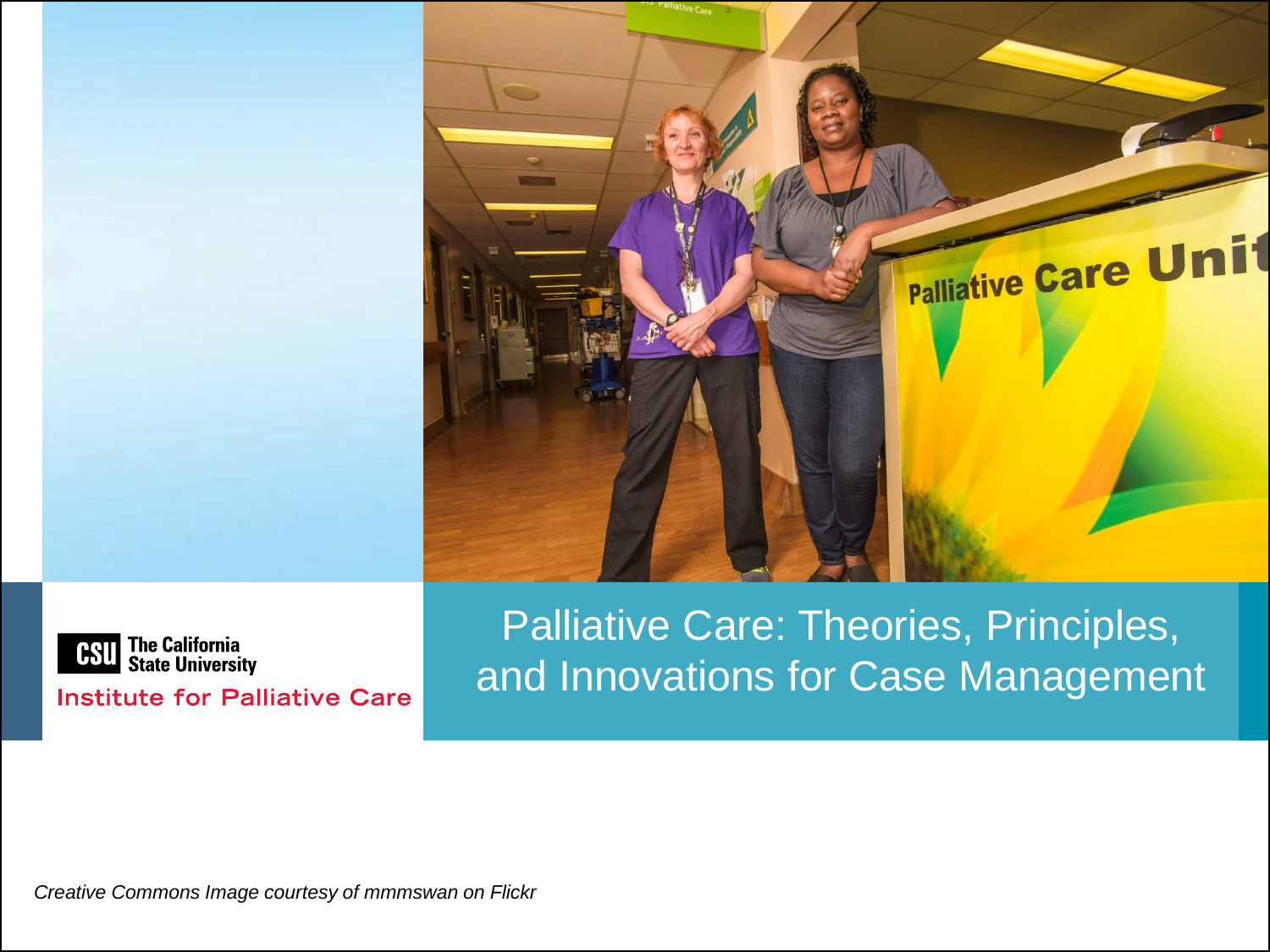

### OBJECTIVES:

- Define what Palliative care means.
- Describe the principles of Palliative Care.
- Define fundamentals of Case Management in Palliative Care.
- Explain what Palliative Care Case Management means for Health Plans.
- Discuss the similarities and differences between Hospice and Palliative Care, and where there is confusion

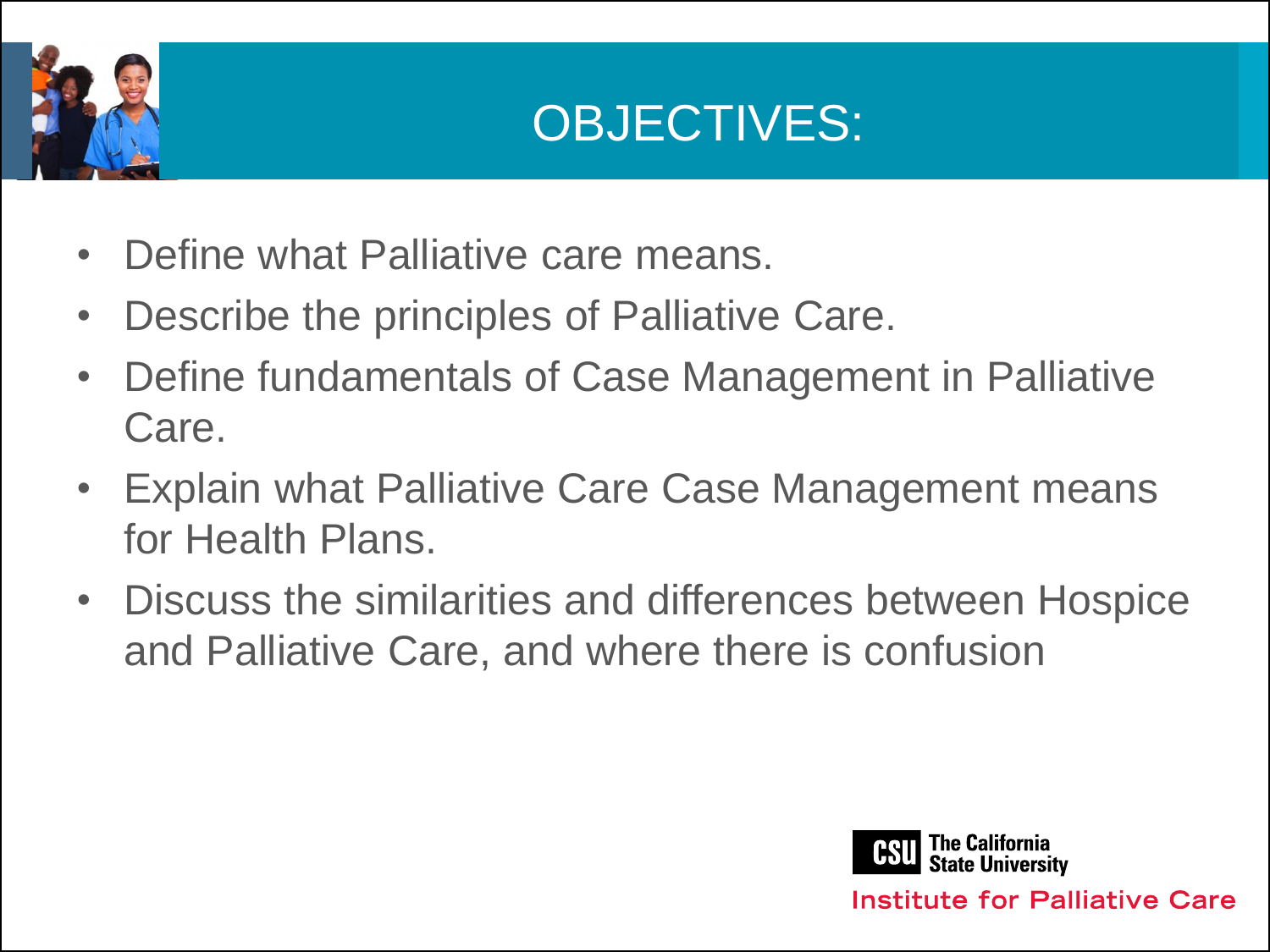

### Palliative Care: Definition

#### **Palliative Care**

*Specialized care focused on providing patients with relief from distressing symptoms*

- The goal is to improve **quality of life** and to promote **person centered care**.
- **Provided by a team:** Doctors, nurses, Social Workers, Pharmacist, Chaplain and other specialists working together.

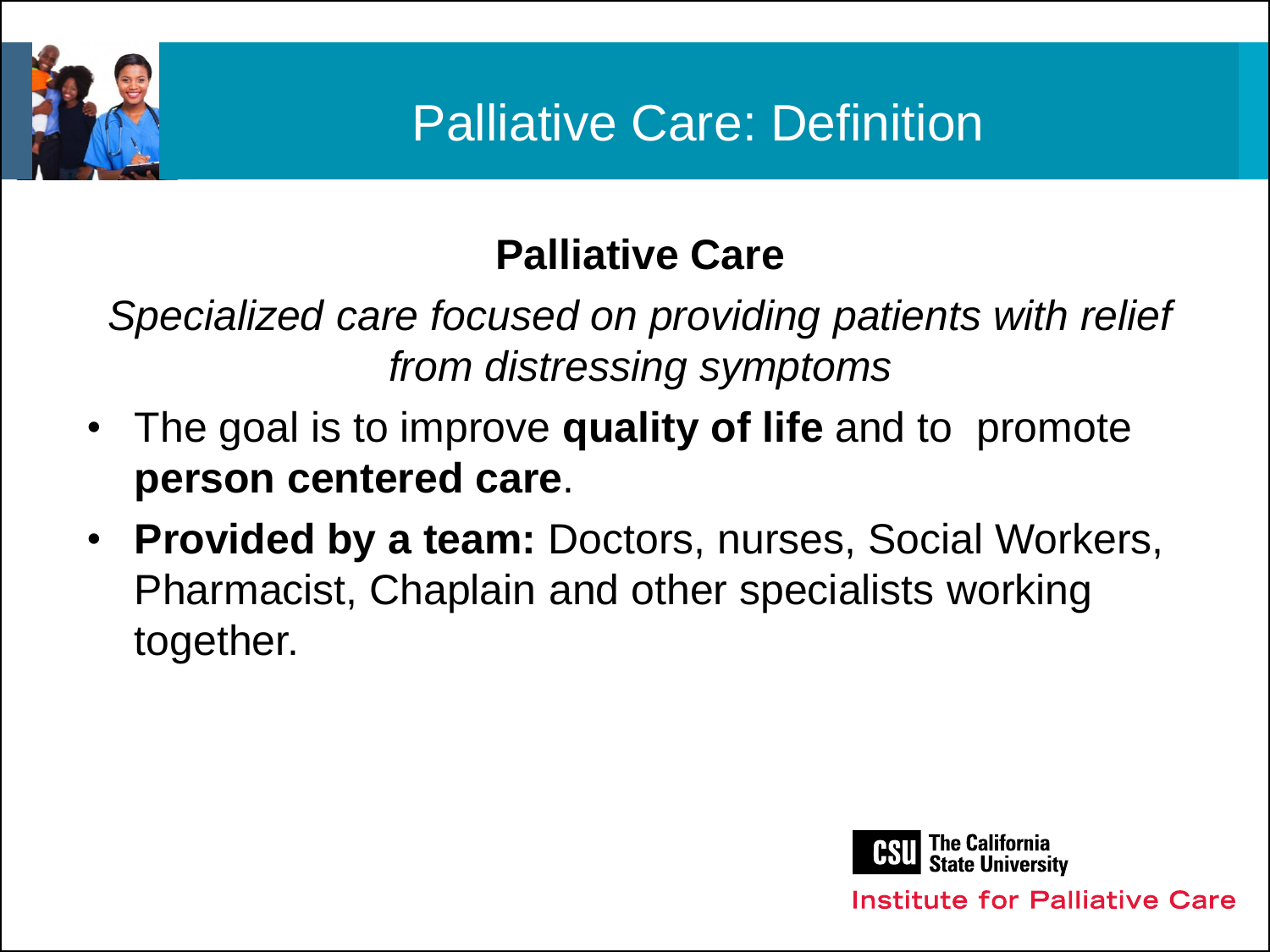

*We can answer:*

- "For people with serious illness."
- "Focused on relief from symptoms, pain and stress."
- "For the patient and the family."
- "Provided by a team."
- "Given along side curative treatment."

## "*An extra layer of support".*

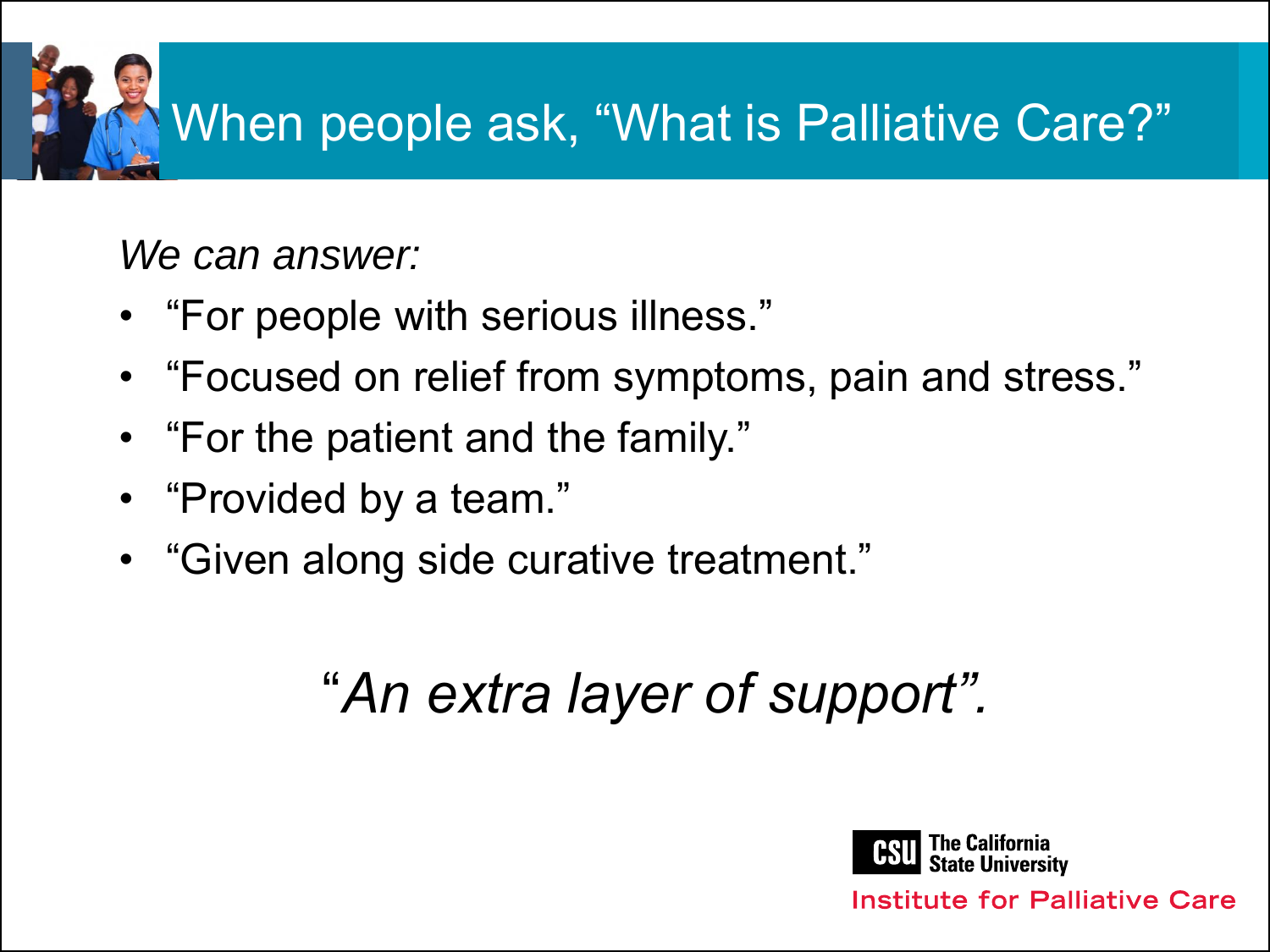

### Palliative Care Principles

*Along side symptom relief and family support Palliative Care works to:*

- **Affirm life** and promote well being.
- I**ntegrate psychological and spiritual care**
- **Improve patient and family understanding** of disease and care plan

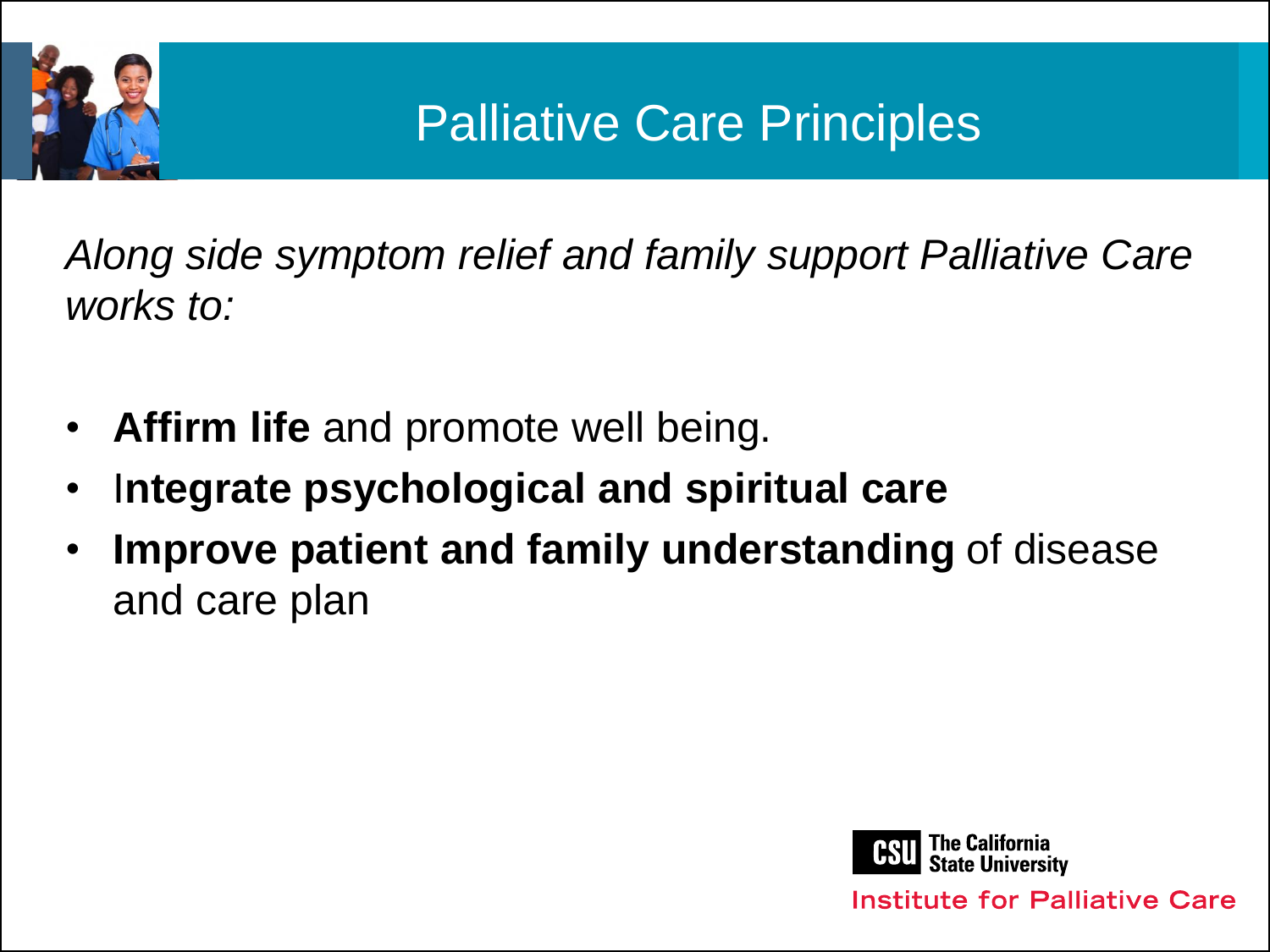

### Fundamentals of Effective Case Management in PC

*KNOW your own plan, resources and referral systems:*

Be aware of availability, reimbursement and access issues for such supportive services as:

- pain management,
- social work services,
- psychological and behavioral health care and
- spiritual care.
- home care

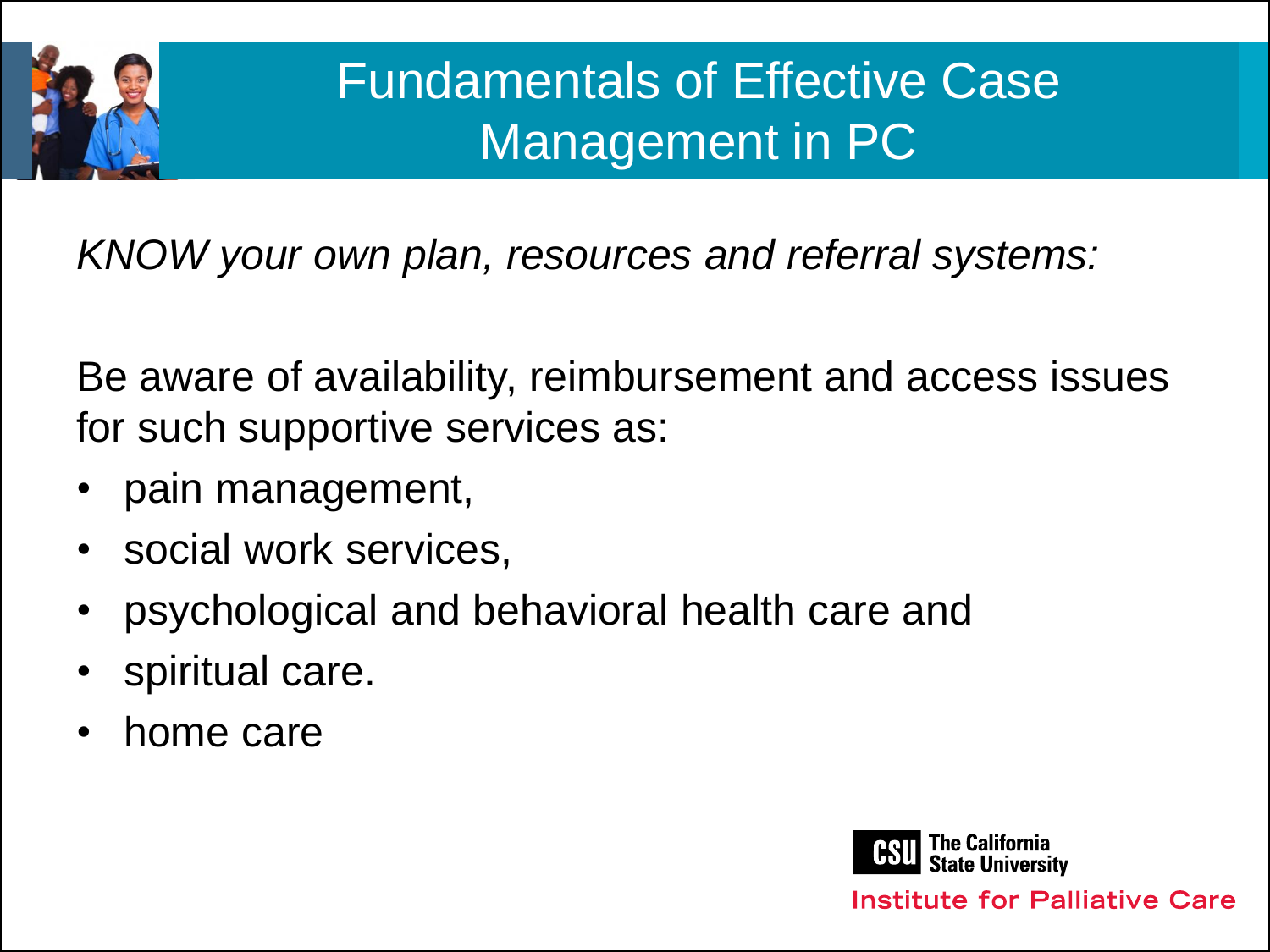

### Fundamentals of Effective Case Management in PC

- Determine the best, most efficient, economically feasible way of meeting the patient's needs with the available resources.
- Consider early referrals for Palliative Care evaluation if this comprehensive service is available in your area.

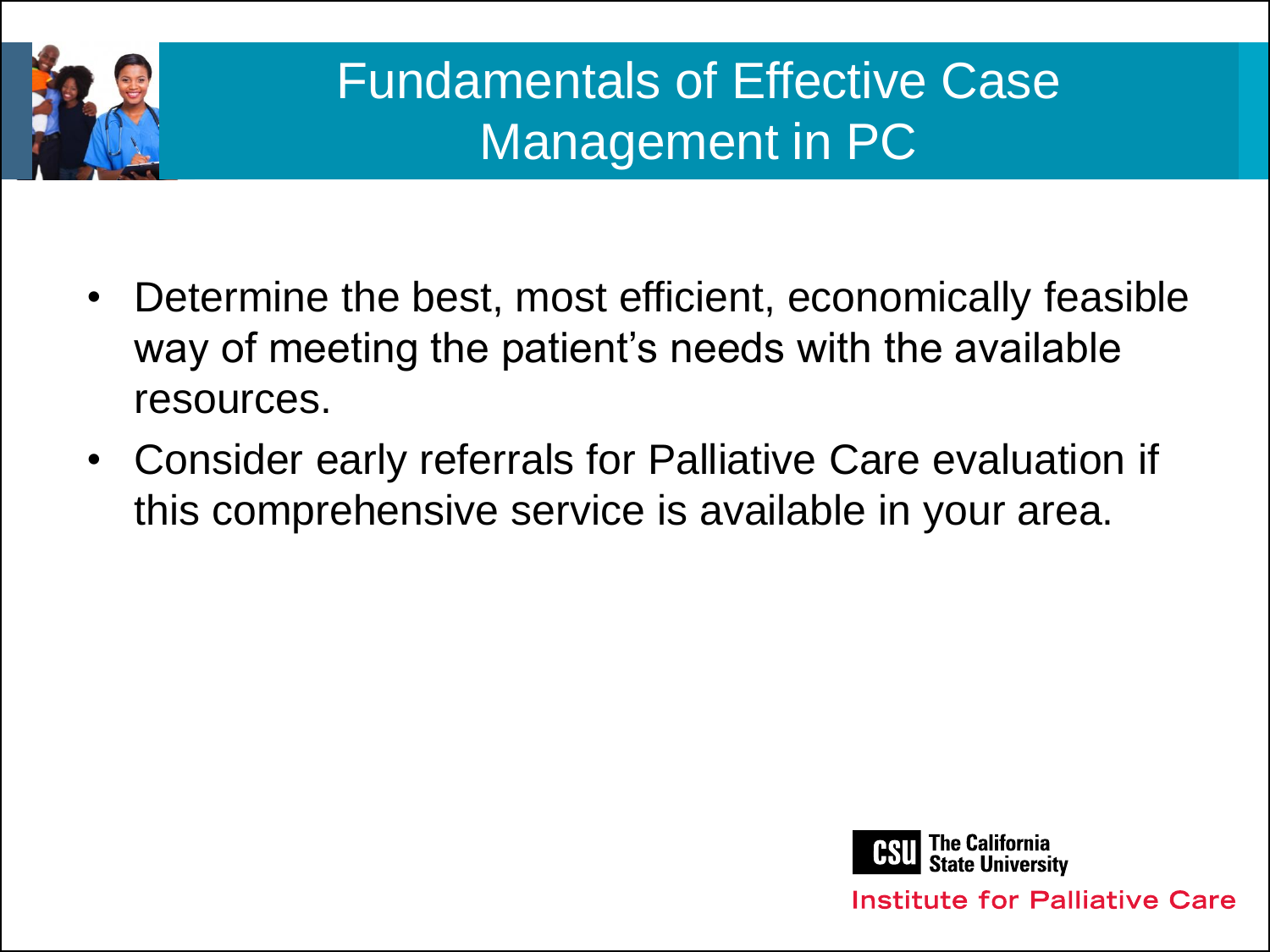## Palliative Care: Case Manger Perspective

When you consider a patient's care:

- As a patient ages and disease progresses towards the 'lifelimiting stage', is care focused on what matters most to the patient?
- Are the patient needs (physical) and concerns (hopes/fears) being addressed?



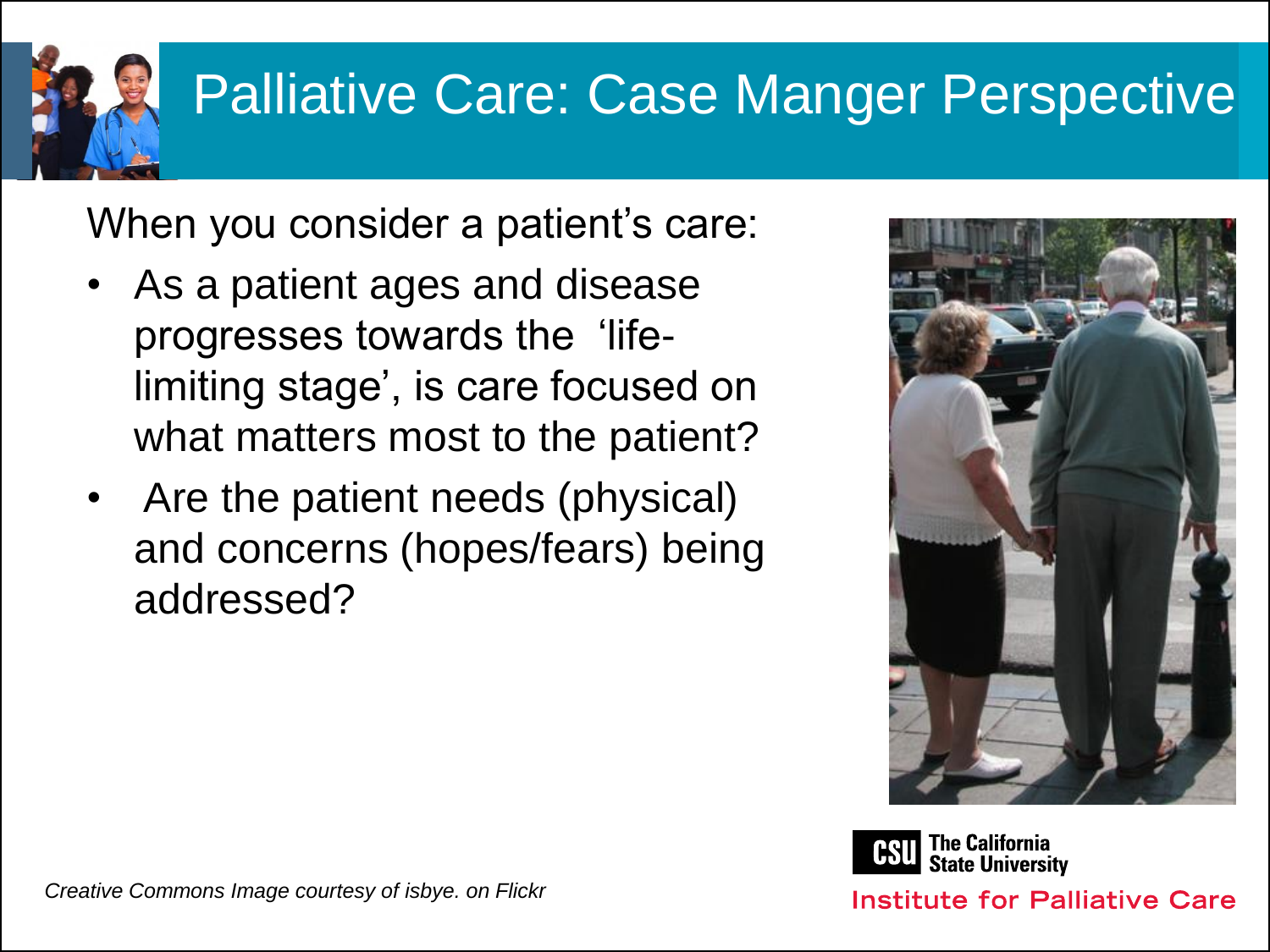

- Reduced symptoms burden
- Reduced hospitalizations
- Decreased cost of care

*Higher level of satisfaction for the members and their family compared with those receiving conventional care*

*Effectiveness and cost effectiveness of home palliative care services for adults with advanced illness and their caregivers.* Gomes G Cochran Database Sys. Rev. 2013 June 6

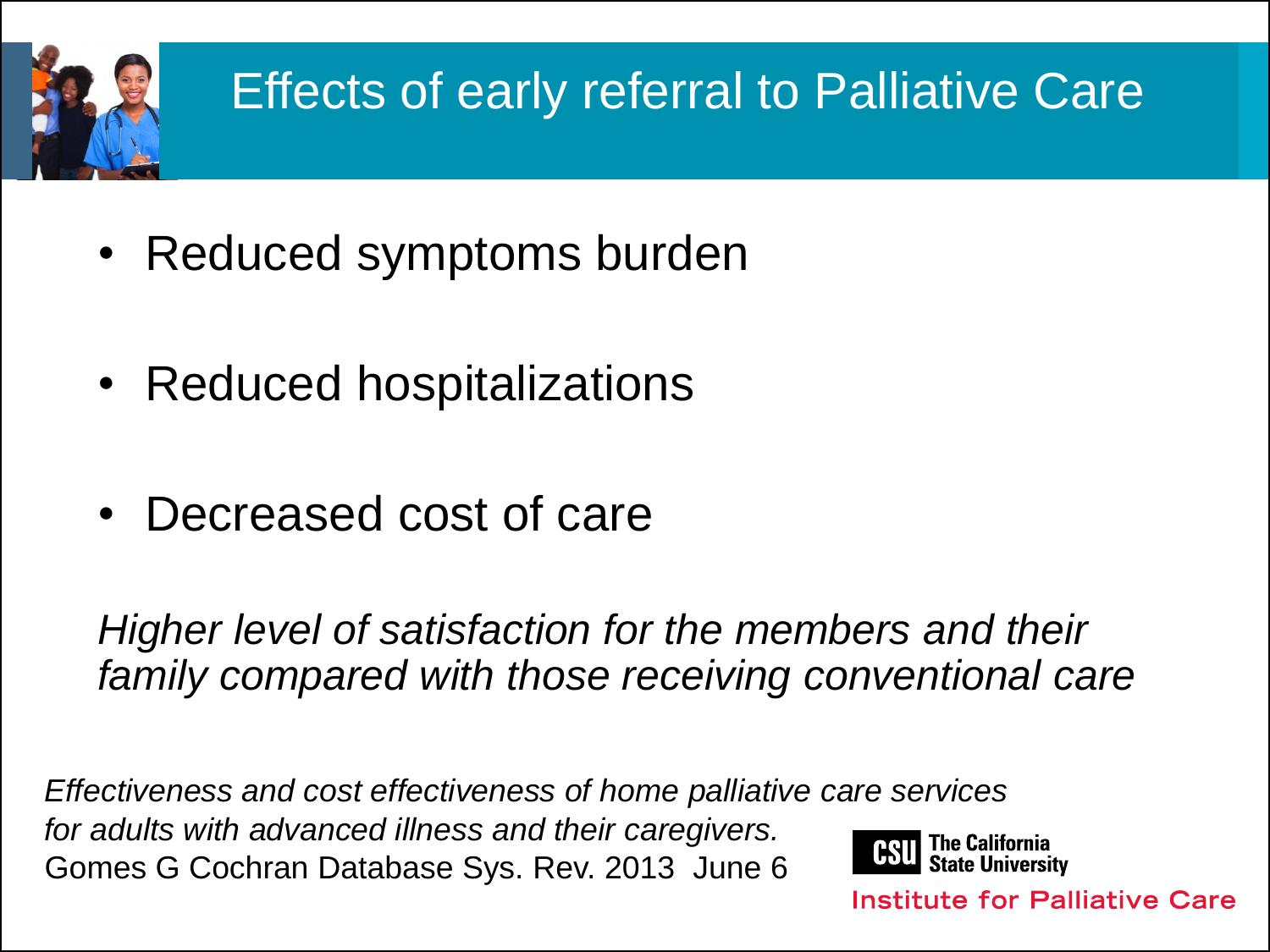

### Case Management in the Palliative Care and Hospice settings

• Similarities and differences between Hospice Services and Palliative Care are often misunderstood, even by providers, and are frequently misrepresented to patients and families.



*Creative Commons Image courtesy of Prairie Thistle on Flickr*

**The California<br>State University**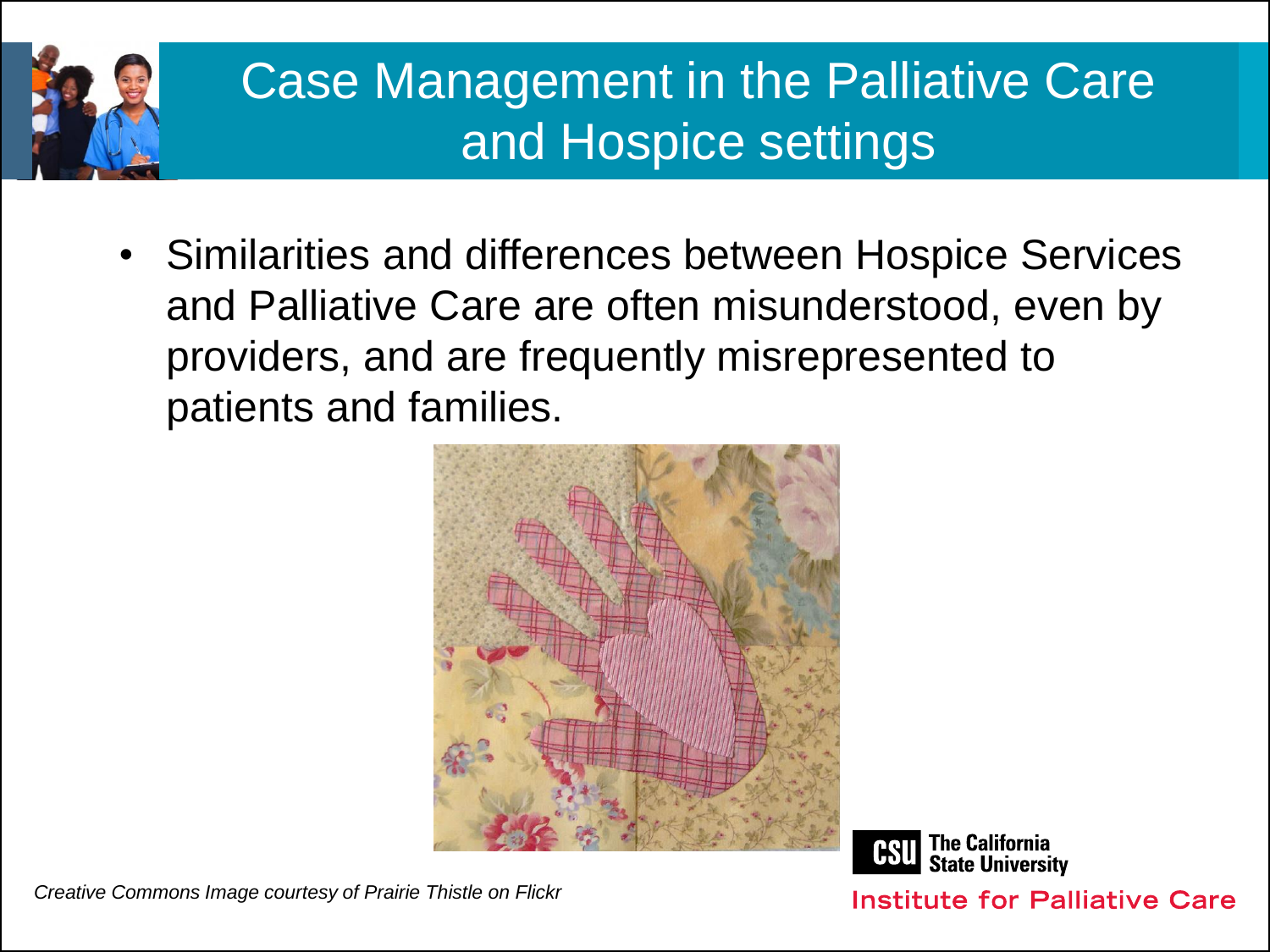### Palliative Care vs. Hospice – The Basics

#### PALLIATIVE CARE HOSPICE

- Palliative care philosophy
- Appropriate from diagnosis onwards
- Enhances curative treatment
- Reimbursement for MD/NP and limited LCSW

- Palliative care philosophy
- Appropriate when <6 months to live
- Curative treatment ends
- Reimbursed by Medicare and insurance for all hospice care

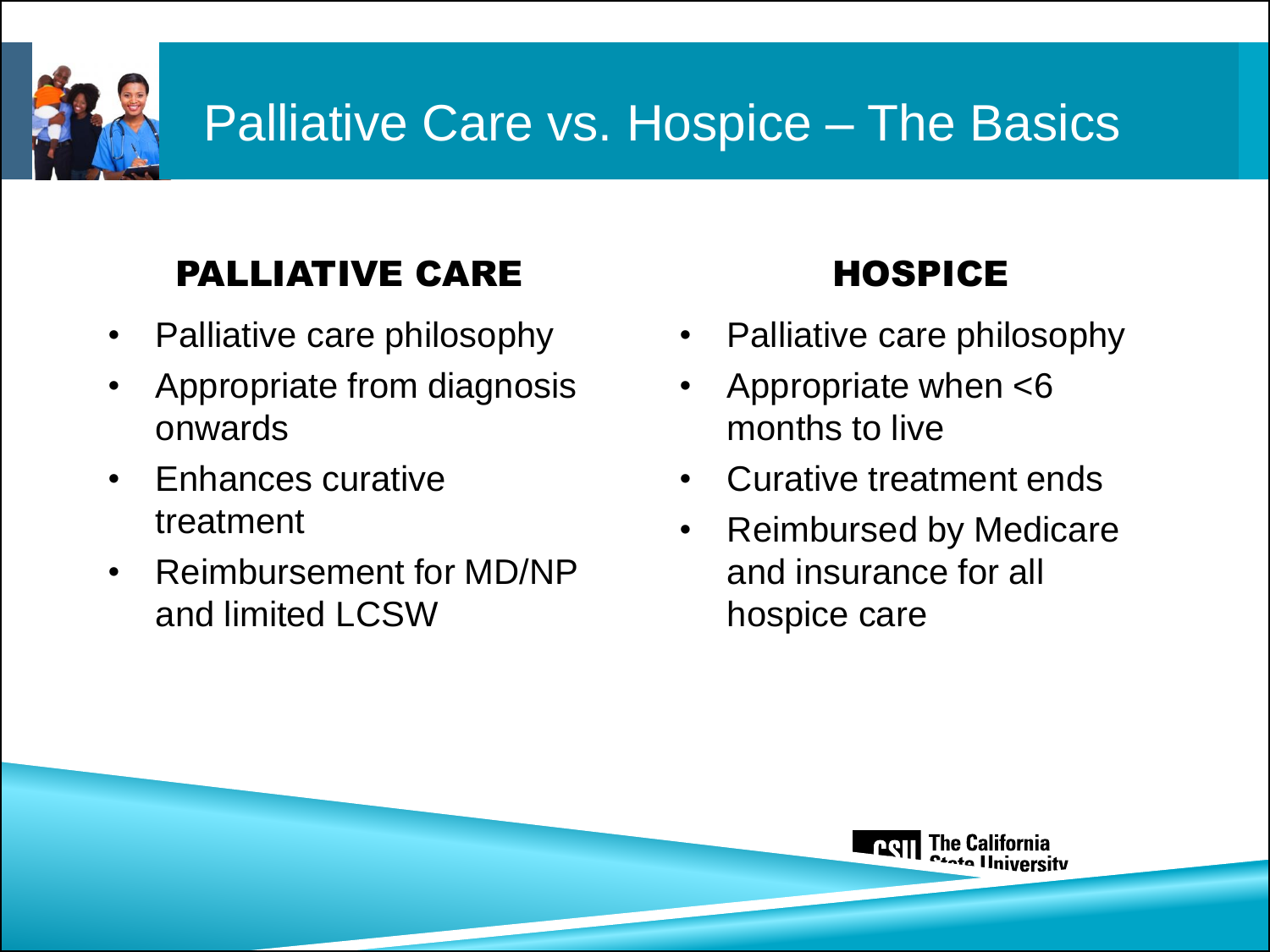

### Main Differences Between Palliative Care and Hospice

- Hospice, as an insurance benefit, can only be provided when a physician certifies patient has anticipated life span of six months or less
- Palliative Care is provided to patients with advanced illness or injury, not exclusive to endof-life
- Reimbursement structure is different

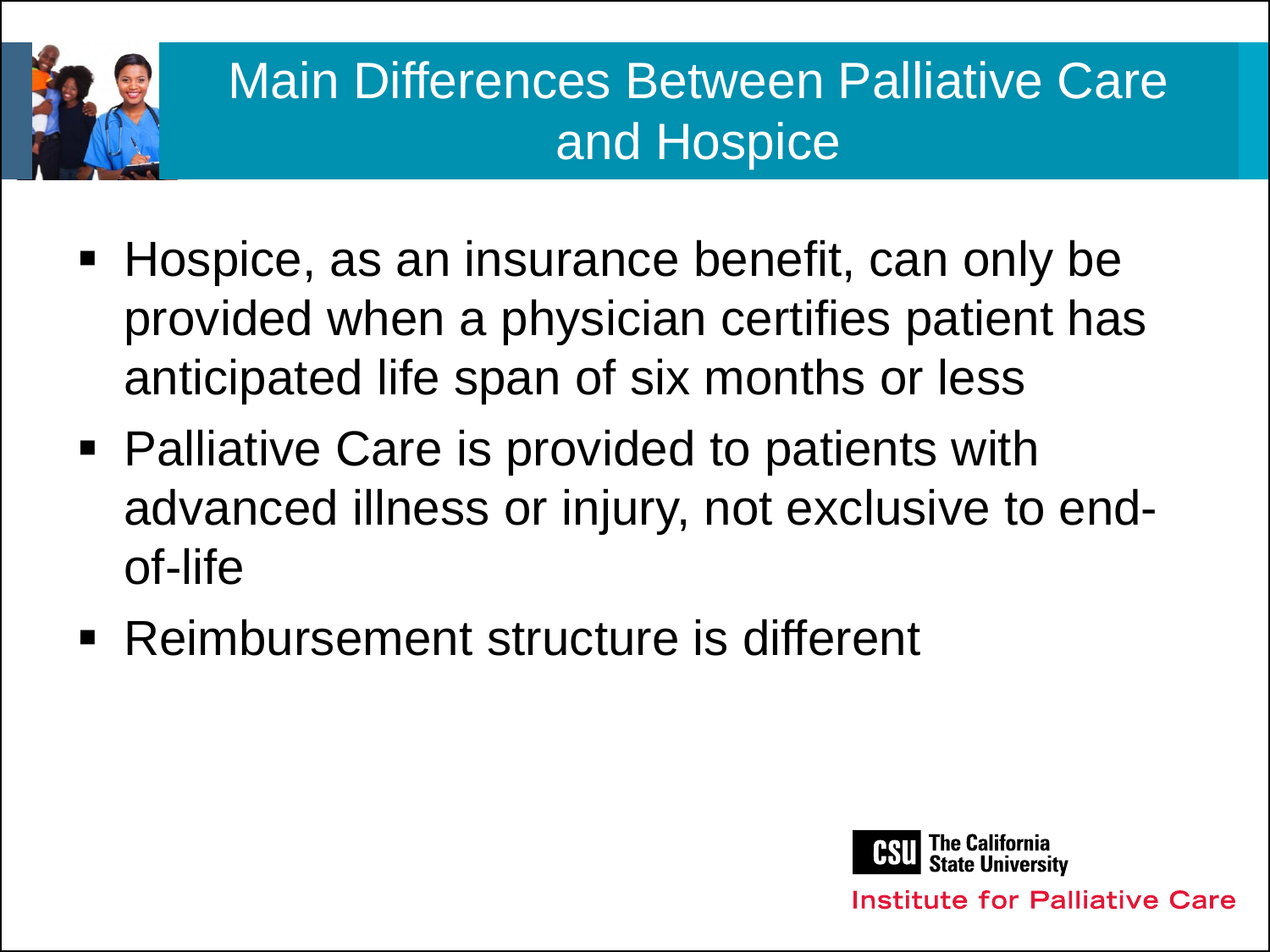

### Better Practice Concurrent Care across Settings of Care



*Developed by California HealthCare Foundation*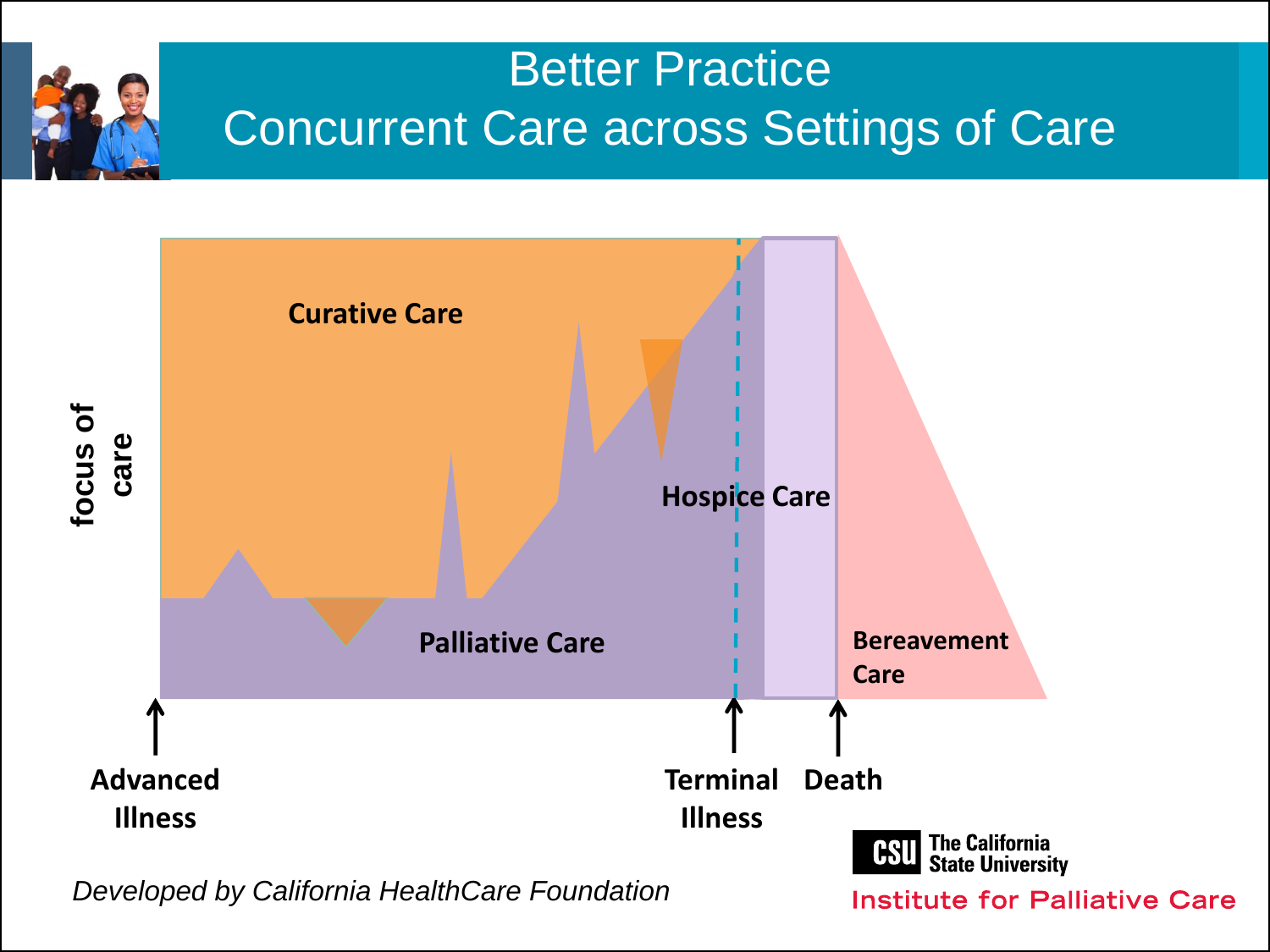

### Be Aware of Barriers to PC or Hospice

*Barrier to Hospice Care:* 

• Providers don't recognize when end stage trajectory of disease is present and patients fit eligibility criteria.

*Barrier to Palliative Care:* 

• Providers not aware of what PC is or how it can benefit patient, not aware of PC resources

*Barrier to Both*

• Knowledge deficit related to how, when and where to refer

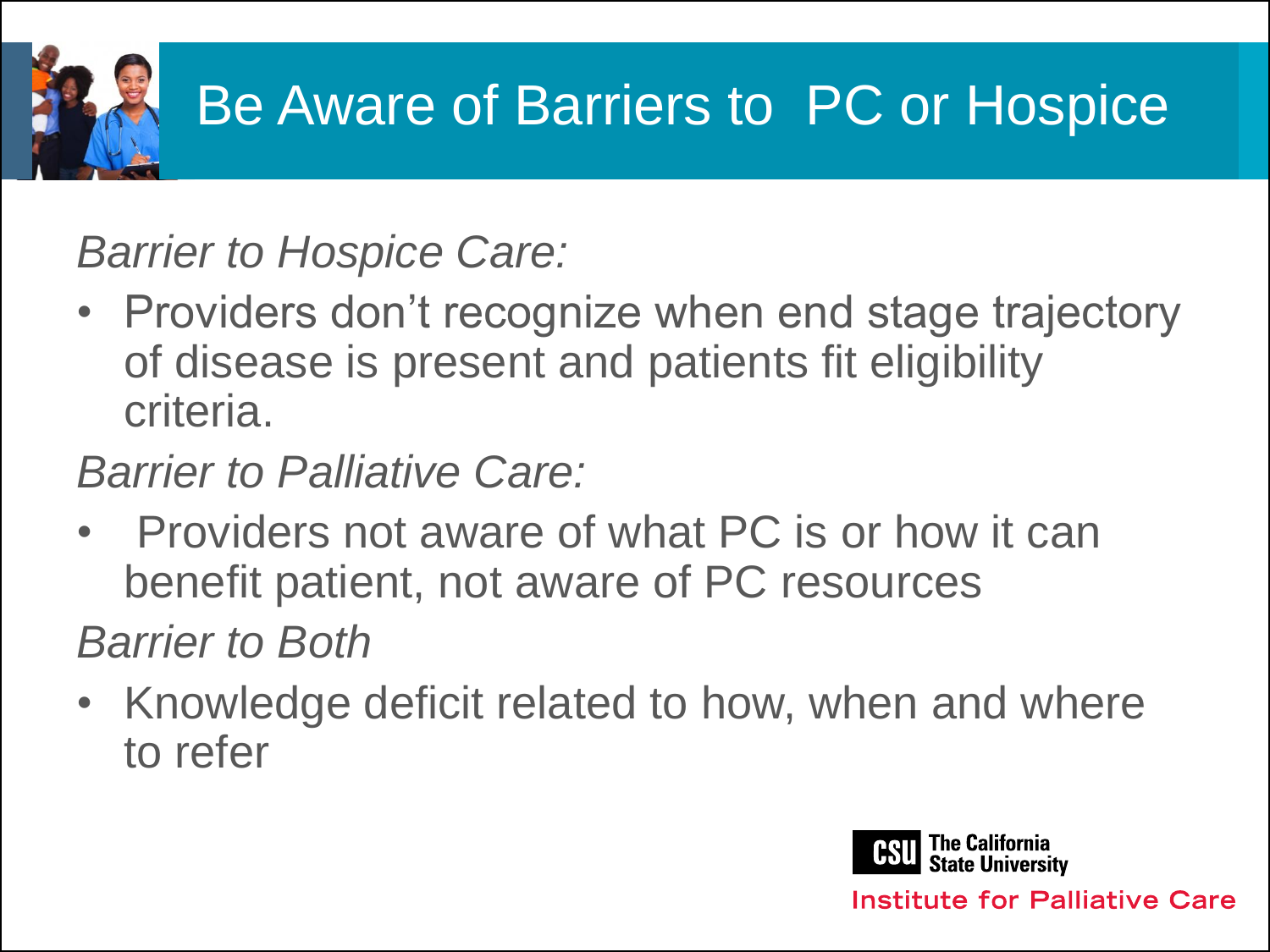



• Can your member receive other supportive services while on Palliative Care?





**Institute for Palliative Care** 

*Creative Commons Image courtesy of MarkGChicago on Flickr*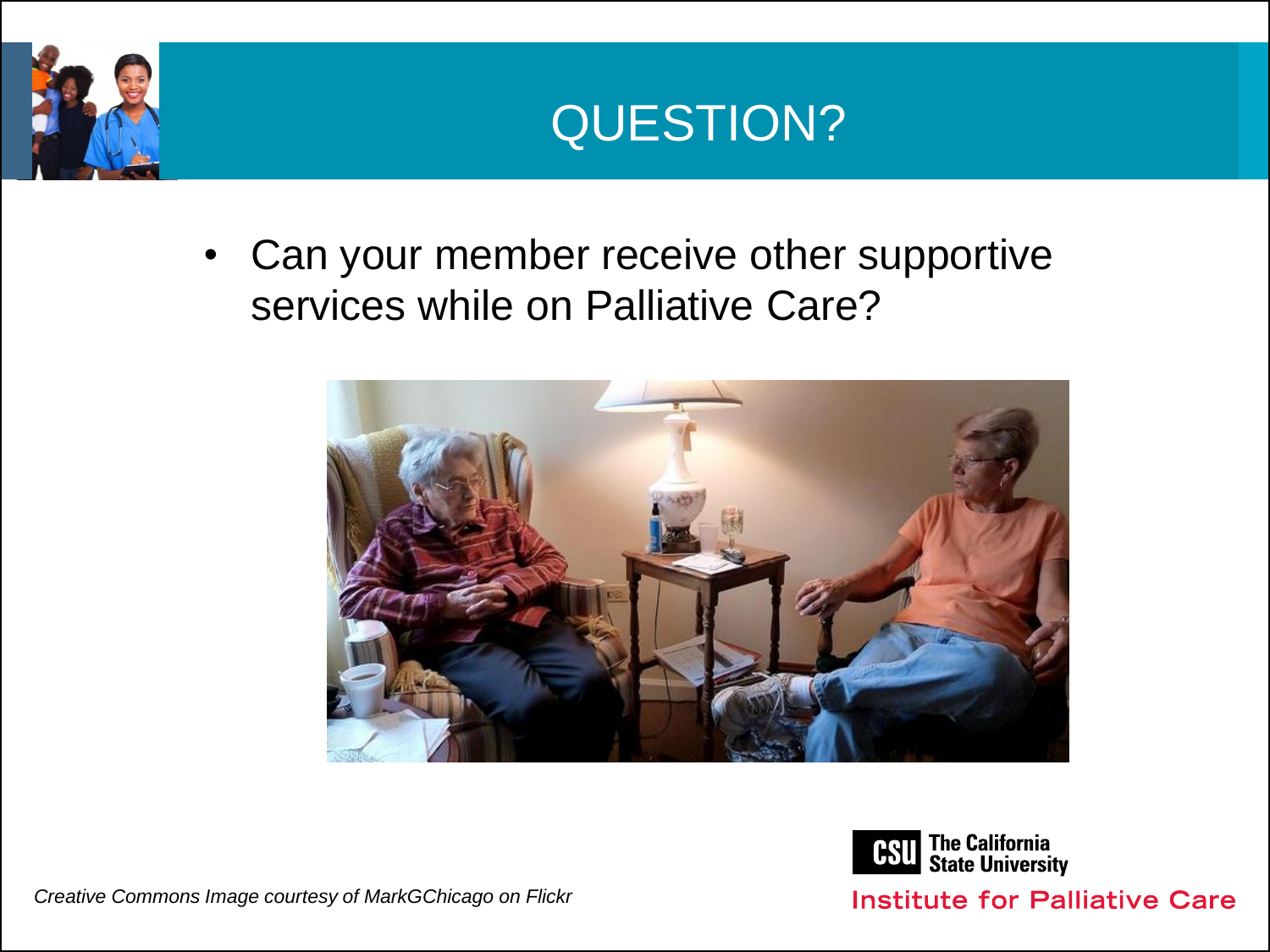



- **Often patients are able to receive concurrent services.**
- Palliative Care and Hospice Care are both intermittent care provided by a network of professional, specialized practitioners.
- The member may still need home care, or other services, so look to your state and institution for what coverage benefits are afforded them.

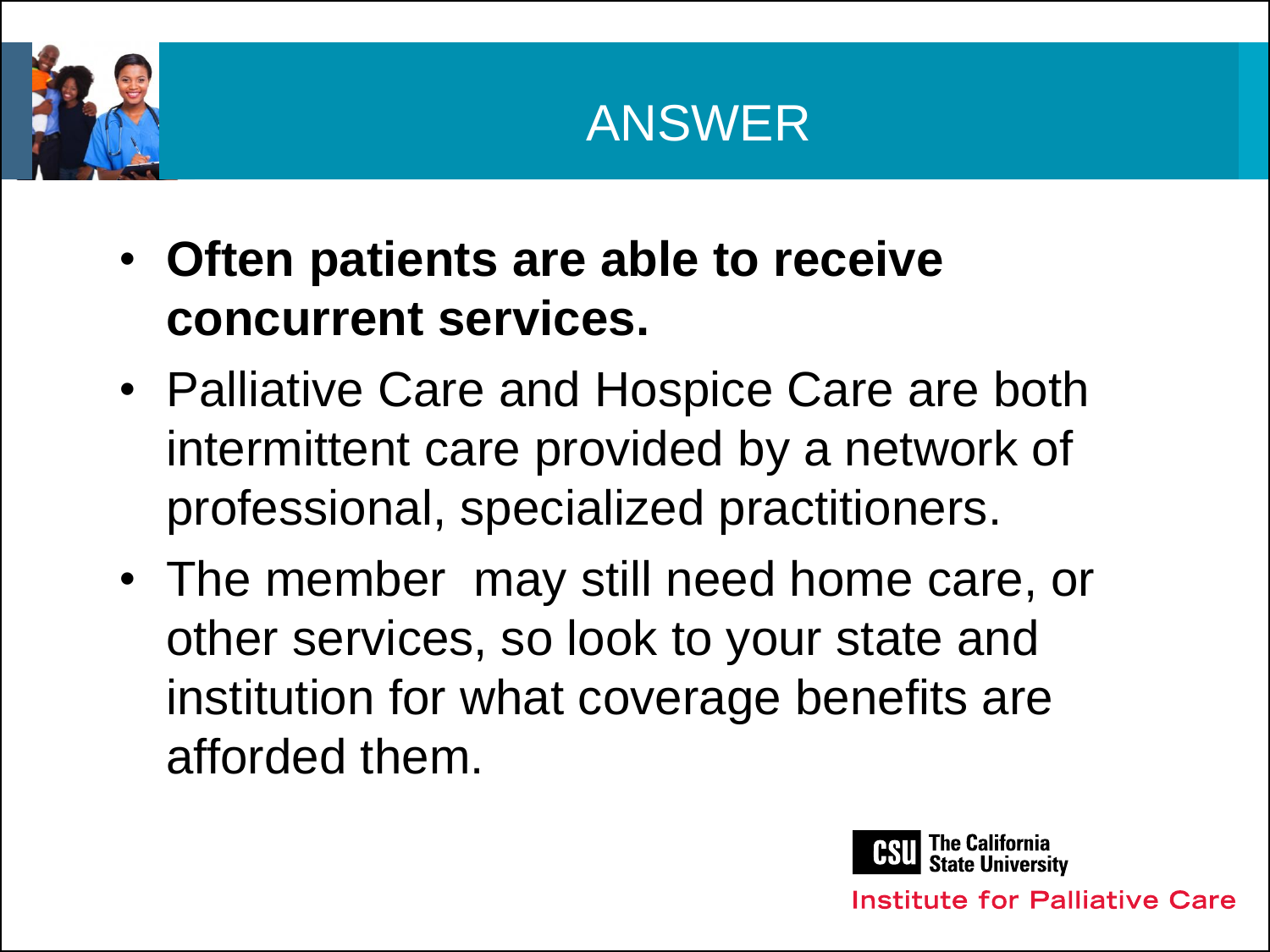



#### **Read the following description and determine if this patient is best suited to a Palliative Care or Hospice Care referral**

Your member has multiple chronic diagnosis.

The member is housebound due to intractable pain and states ,"I would rather die than continue on this way".

Current pain regimen does not seem to be working after multiple treatment changes.

### *WERE SHOULD THIS REFERRAL GO? Why?*

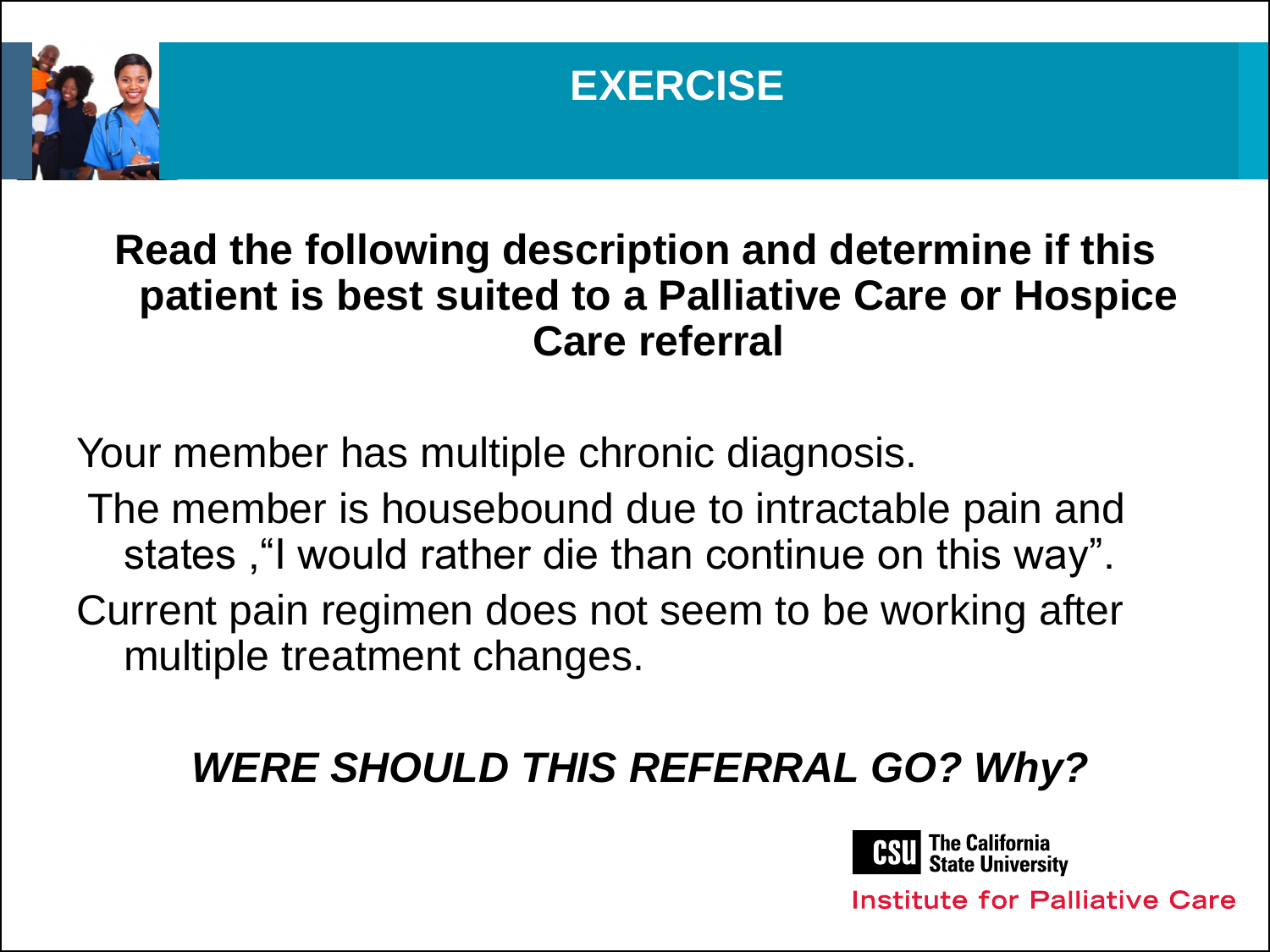



This member would be a great candidate for referral to Palliative Care.

- From what you learned in this unit how would you explain Palliative Care to this member or his/her family?
- What do you see as your role?

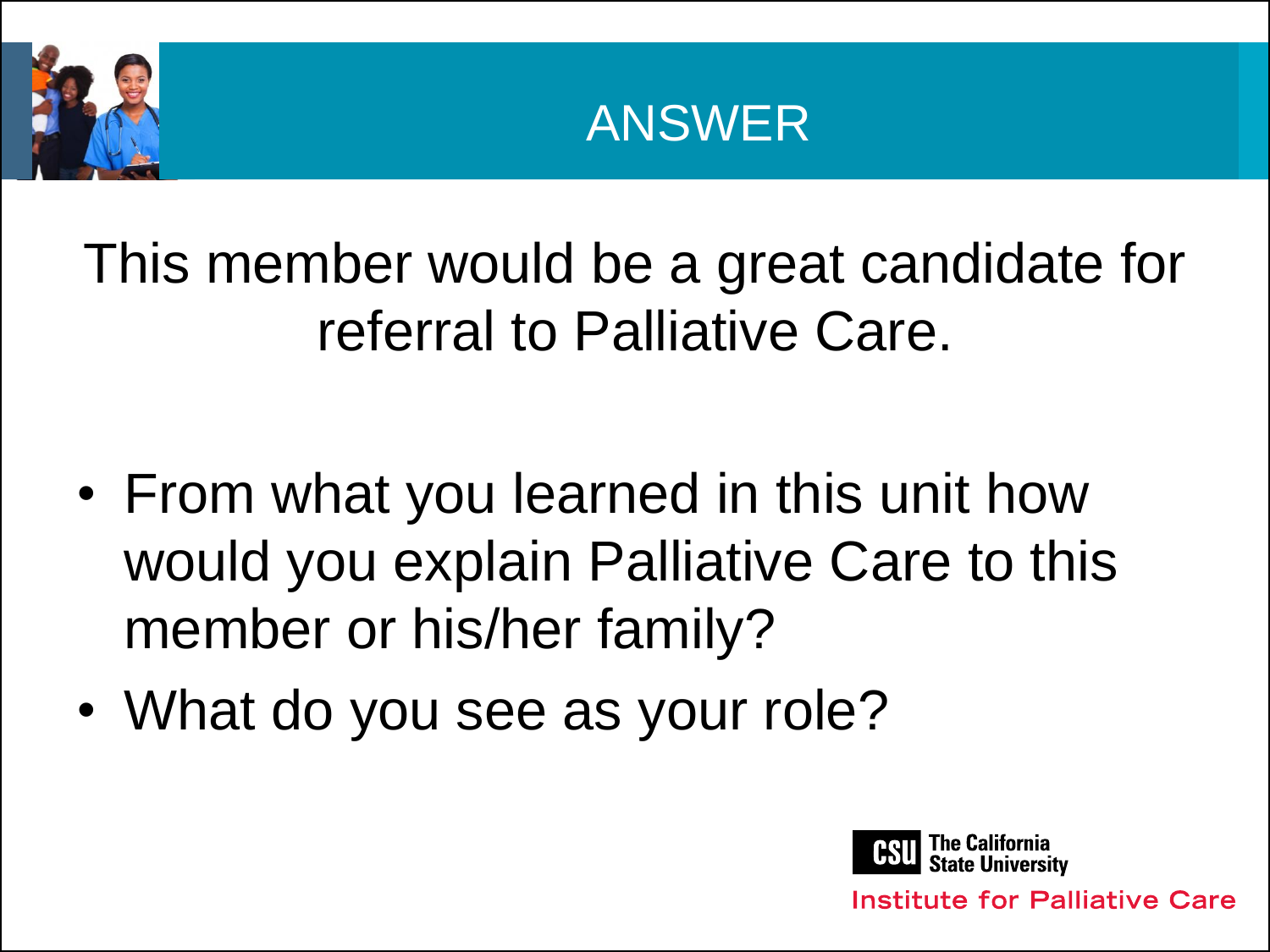







#### **Institute for Palliative Care**

*Creative Commons Image courtesy of Oberazzi on Flickr*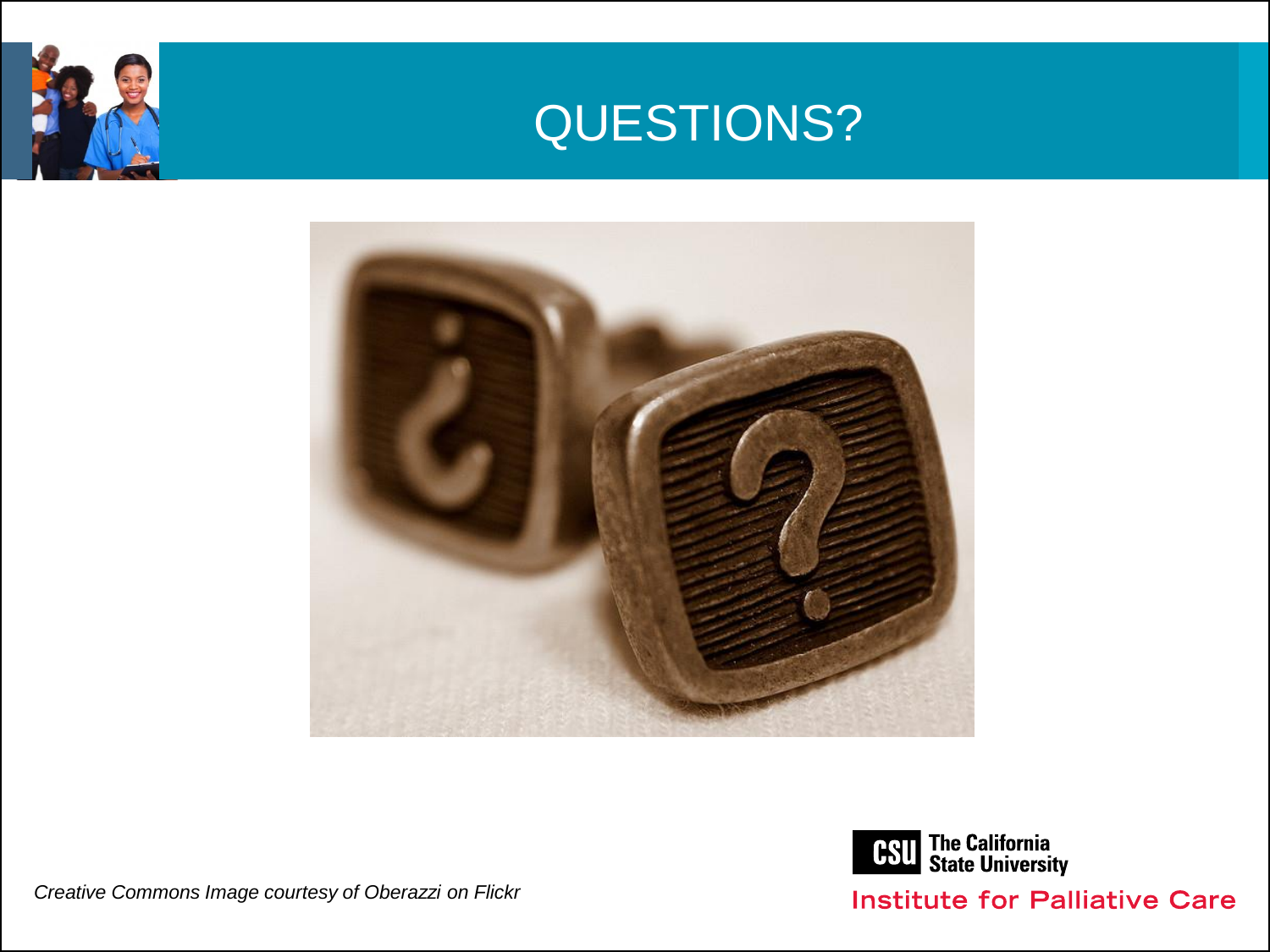

### RESOURCES

- *[www.capc.org](http://www.capc.org/) Center to Advance Palliative Care*
- *[www.nhpco.org](http://www.nhpco.org/) National Hospice and Palliative Care Organization*
- <http://www.npcrc.org/> The National Palliative Care Research Center (NPCRC)
- *[www.who.int/](http://www.who.int/) The United Nations public health*
- *[www.getpalliativecare.org/](http://www.getpalliativecare.org/)*
- *[www.cms.gov/](http://www.cms.gov/)*